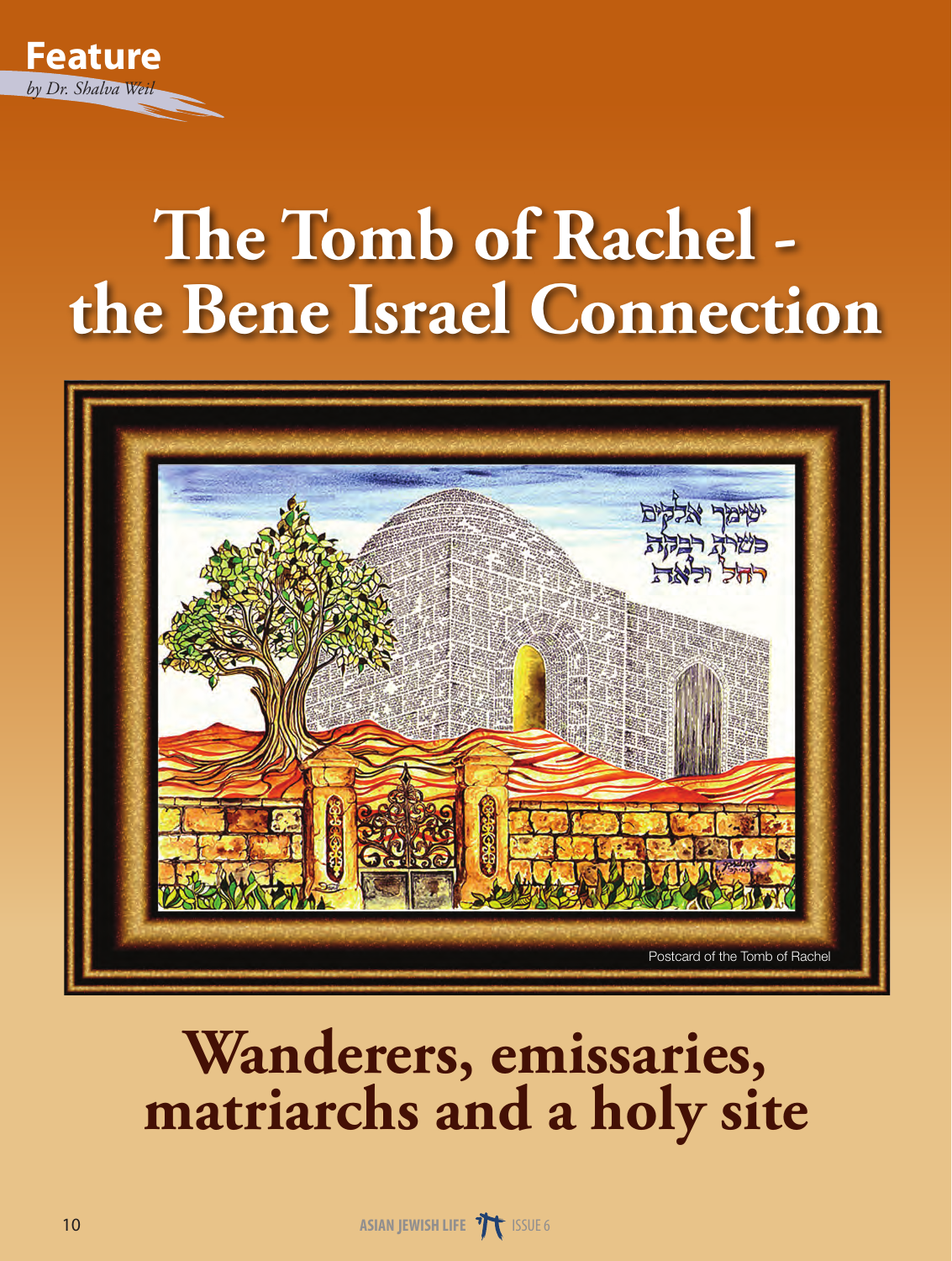![](_page_1_Picture_0.jpeg)

n 1856, Rabbi Yaacov Sapir,<br>an emissary from Eretz Israel,<br>departed on a five-year tour of<br>far-flung Jewish communities,<br>including Yemen, India, Australia<br>and New Zealand. Sapir had been n 1856, Rabbi Yaacov Sapir, an emissary from Eretz Israel, departed on a five-year tour of far-flung Jewish communities, including Yemen, India, Australia born in Oshmiany near Wilna, but his parents, fired by messianic and religious motivations, had come to Palestine and settled in Safed. Upon his return to Jerusalem from his long mission, he published an amazingly detailed travel log, with first-hand descriptions of the life of the Yemenite Jews, as well as the appearance of the pseudo-Messiah Judah ben Shalom. In 1866, he published an invaluable work called "Even Sapir" in which he details all three communities of Indian Jews: the Bene Israel, the Baghdadis who had settled in Bombay (today Mumbai) and Calcutta, and the Cochin Jews.

In 1859, Rabbi Sapir stayed six months in Bombay. He was hosted by the Baghdadi community, but, as opposed to other emissaries, he also visited the poorer Bene Israel, who claimed they had arrived in India in a shipwreck some time around 175BCE. He wrote that he was moved to find out more about the "lost" tribes of Israel "who are called Bene Israel". The reference was to the ten lost tribes exiled by the Assyrians in the eighth century BCE. He found that the Bene Israel knew about the Jewish religion and were not totally cut off from other Jews; they were also messianic.

He wrote: "And they knew that there are other Jews and the land of Israel, and Jerusalem, and the destruction of the Temple, and that when the Messiah comes they will be redeemed and gathered together in Jerusalem…and they also give charity and donations to the poor of Israel and to messengers who come from Palestine for this purpose." Although some scholars believe that he was actually referring to the wealthier Baghdadi Jews in Bombay, who were well-known for giving charity. and were a regular stop for emissaries from Palestine, it is also very probable that he was also writing about the Bene Israel community, who displayed generosity despite their modest means.

One of the causes to which the Bene Israel of Bombay contributed was the Tomb of Rachel. This tomb marks the very spot where the Biblical matriarch Rachel died in childbirth on the road to Bethlehem. In the Book of Genesis (35:19-20) it is written: "And Rachel died, and was buried on the way to Ephrath, which is Bethlehem. And Jacob set a pillar upon her grave: that is the pillar of Rachel's grave unto this day." Muhammad al-Idrisi, the 12th century Muslim geographer confirmed that: "On the road between Bethlehem and Jerusalem is the Tomb of Rachel, the mother of Joseph and Benjamin."

The tomb has been the site of pilgrimage and prayer for Jews in the Diaspora for more than three thousand years. Throughout the centuries, Jews from all over the world visited the tomb, and sent funds to help renovate and maintain it. It was such a revered site that even Jews in far-flung countries, as far away as India, longed to pray there and felt connected to the place.

However, as with many Jewish religious sites, and particularly with respect to tombs of patriarchs, prophets and great Rabbis, the site also had religious significance for members of other faiths. This was particularly well documented in the 15th century with descriptions of Jews, Muslims and Christians frequenting the place. In 1615, Muhammad, Pasha of Jerusalem, gave the Jews exclusive rights to the tomb. In 1830, the Ottomans recognized the legal rights of the Jews to the site. When Sir Moses Montefiore purchased the site in 1841, he restored the tomb and added a small prayer hall for

Muslims. When Rabbi Yaakov Sapir left Jerusalem, emissaries were collecting money for the renovation of the tomb.

It appears that Rabbi Sapir was successful in fund-raising in India for the holy site. Inscribed on the wall of Rachel's tomb is the following plaque: "This well was made possible through a donation from our esteemed brothers, the Bene Israel, who dwell in the city of Bombay, may the Lord bless that place. In honour of the whole congregation of Israel who come to worship at the gravestone for the tomb of our matriarch Rachel, may her memory rest in peace, amen! In the year 5625." This lunar year is the equivalent of 1864, the year that Rabbi Sapir returned to Jerusalem from India.

At the beginning of the twentieth century, while Jewish art in Palestine portrayed Rachel's tomb as one of the most important holy sites, the site also began to be coveted by Muslims and became a source of contention, with the Wakf demanding control of the place on the grounds that the tomb was part of a neighbouring Muslim cemetery. After the Israeli War of Independence in 1948, the tomb was allocated to Jordan and Jews could no longer visit. During the Six Day War in 1967, after Israel occupied the West Bank (previously Jordanian territory), the tomb once again became part of Israel. During the 1970's, when I used to visit the tomb, the keeper of the small tomb was a Bene Israel Indian Jew from Bombay, who felt an historical affinity with the site because of his forefathers.

In 1995, after the Oslo agreement, Bethlehem, with the exception of Rachel's tomb, became part of the Palestinian Authority. The following year, the Israel Defense Forces, fearing a terrorist attack at the site, built a huge fortification around the previously modest tomb. In retaliation, in 1996, the Palestinian Authority declared the place to be on Palestinian land, stopped

![](_page_1_Picture_12.jpeg)